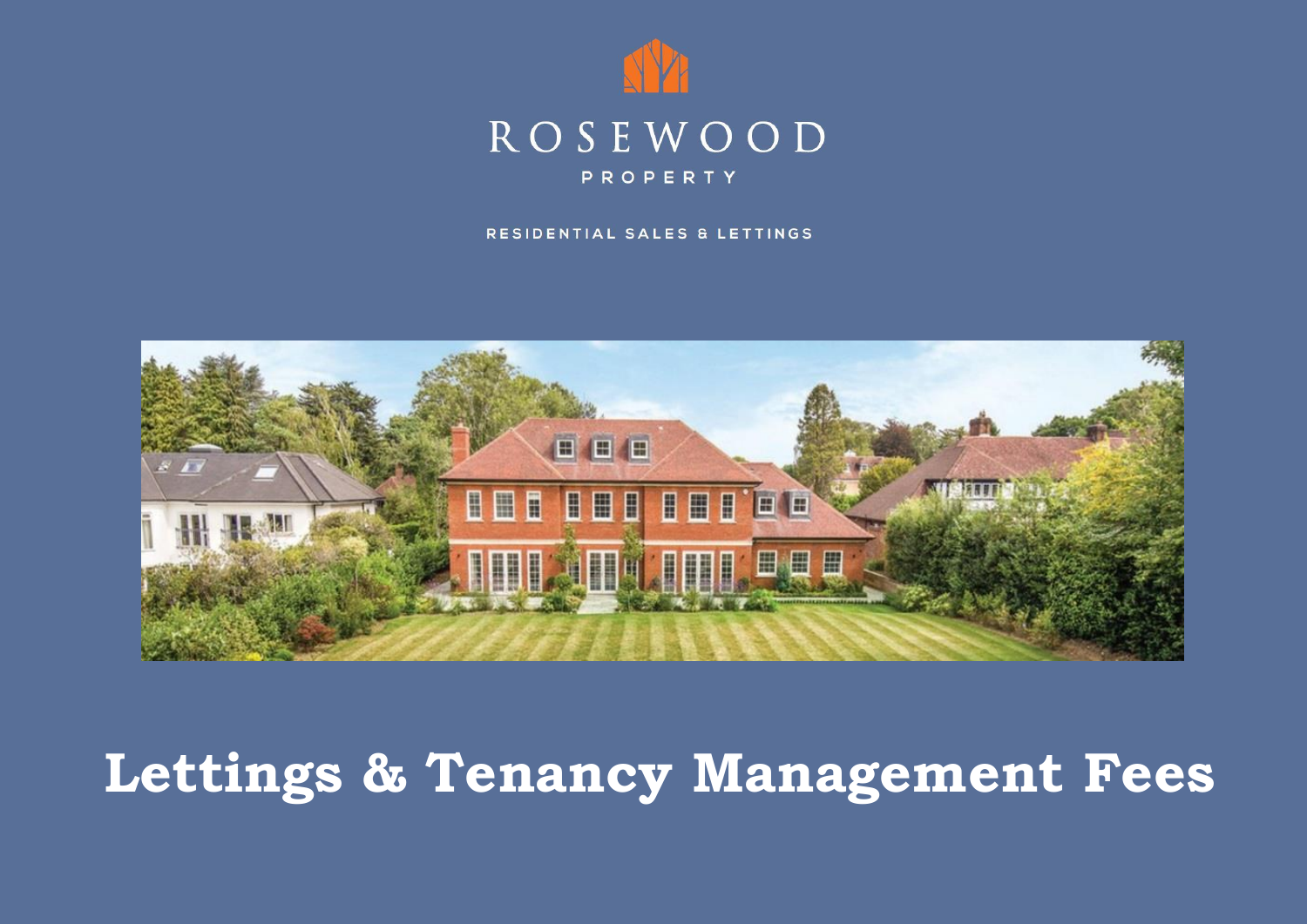| <b>OUR SERVICES</b> | <b>FULLY</b>   | <b>ESSENTIAL</b> | <b>RENT</b>    | <b>TENANT</b> |
|---------------------|----------------|------------------|----------------|---------------|
| Lettings & Property | <b>MANAGED</b> | <b>MANAGED</b>   | <b>COLLECT</b> | <b>FIND</b>   |
| Management          |                | $\ast$           | <b>ONLY</b>    | <b>ONLY</b>   |

### *ALL PRICES INCLUDE VAT*

| Fees per month (except Tenant Find Only)                                                                                     | 18%** | 12%** | 9%                             | 60% of 1st<br>Month's Rent *** |
|------------------------------------------------------------------------------------------------------------------------------|-------|-------|--------------------------------|--------------------------------|
| Setup fee per new tenancy                                                                                                    | ✔     | £180  | £180                           | ✓                              |
| Marketing Appraisal, compliance information & valuation of property                                                          |       |       |                                |                                |
| Full marketing including photography and marketing on portals                                                                |       |       |                                |                                |
| Accompanied viewings, a dedicated agent to accompany all viewings                                                            |       |       |                                |                                |
| Tenant Liaison and Negotiation                                                                                               |       |       |                                | $\checkmark$                   |
| Detailed referencing for maximum 2 tenants (additional tenants £60 each)                                                     |       | £90   | £90                            | £90                            |
| Contracts, creation of tenancy agreement, including all legal information                                                    |       |       |                                | $\checkmark$                   |
| Registration of deposit into TDS scheme, register, provide legal certificate and<br>documents (only with Rosewood inventory) |       |       | £75<br><b>TDS</b><br>Custodial | £75<br><b>TDS</b><br>Custodial |
| Detailed Inventory to include photos                                                                                         |       | £180  | £180                           | £180                           |
| Rent collection, monthly collection including chasing when and where required                                                |       |       |                                | $\mathbf{x}$                   |
| Planned legally required arrangement of certification Inc. Gas Safety, EICR, FRA etc.                                        |       |       | $\mathbf{x}$                   | $\mathbf{x}$                   |
| Ad-hoc maintenance, arising issues to be investigated and arranged to be fixed                                               | ✔     |       | $\mathbf{x}$                   | $\mathbf{x}$                   |

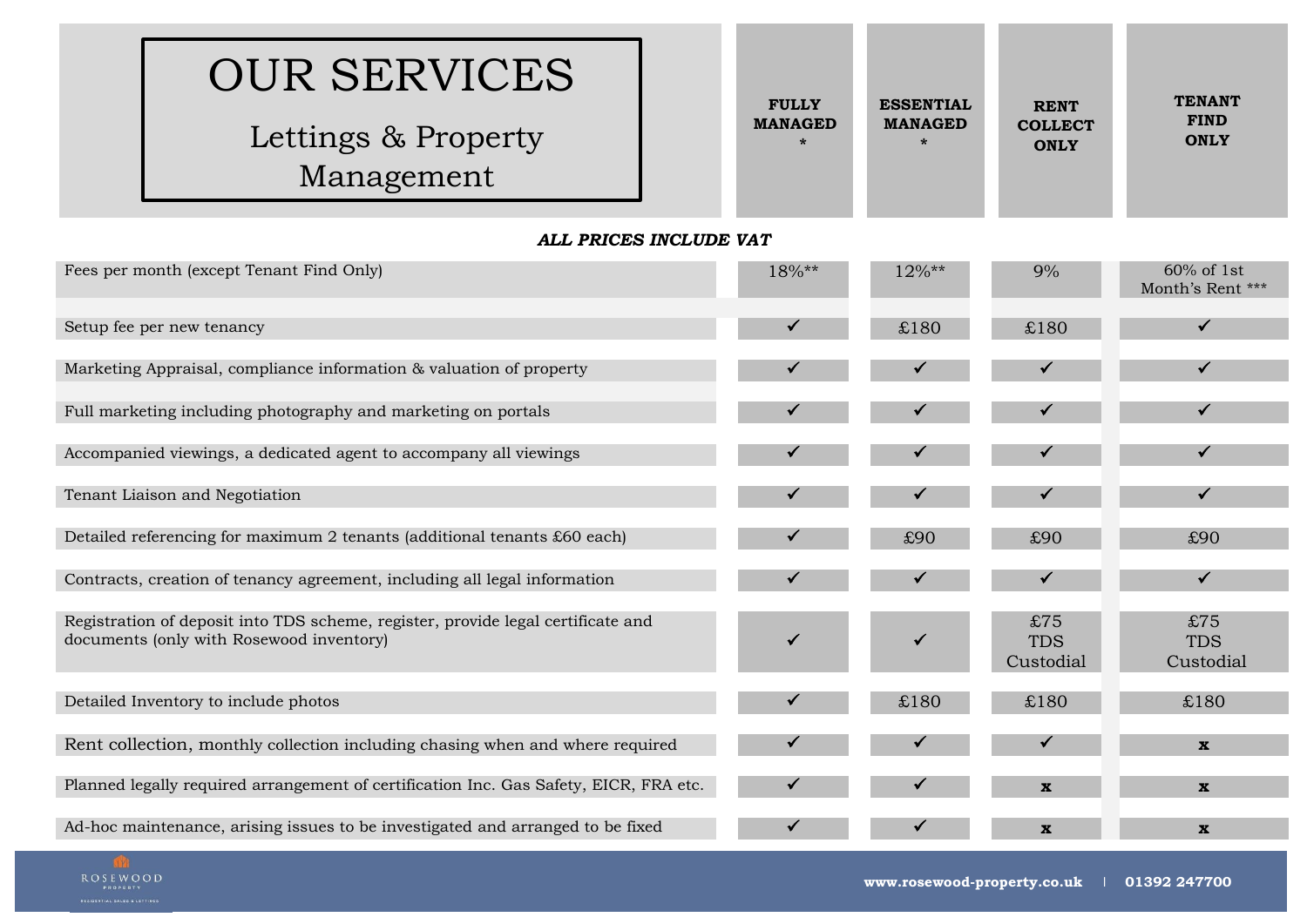| <b>OUR SERVICES</b><br>Lettings & Property<br>Management                 |  | <b>FULLY</b><br><b>MANAGED</b> | <b>ESSENTIAL</b><br><b>MANAGED</b><br>$\star$ | <b>RENT</b><br><b>COLLECT</b><br><b>ONLY</b> | <b>TENANT</b><br><b>FIND</b><br><b>ONLY</b> |  |
|--------------------------------------------------------------------------|--|--------------------------------|-----------------------------------------------|----------------------------------------------|---------------------------------------------|--|
| ALL PRICES INCLUDE VAT                                                   |  |                                |                                               |                                              |                                             |  |
| Fees per month (except Tenant Find Only)                                 |  | 18%**                          | $12\%**$                                      | 9%                                           | 60% of 1st<br>Month's Rent ***              |  |
|                                                                          |  |                                |                                               |                                              |                                             |  |
| Property Inspection report to Landlord and update to Tenant              |  | $\times x$ 2                   | $\checkmark$ x 1                              | £60                                          | £60                                         |  |
|                                                                          |  |                                |                                               |                                              |                                             |  |
| Move out report with explanations for deductions & photographic evidence |  |                                |                                               | £180                                         | £180                                        |  |

Section 21 Notice with form 6a by hand delivery of notice to Tenants  $\checkmark$   $\checkmark$   $\downarrow$   $\downarrow$   $\downarrow$   $\downarrow$   $\downarrow$   $\downarrow$   $\downarrow$   $\downarrow$   $\downarrow$   $\downarrow$   $\downarrow$   $\downarrow$   $\downarrow$   $\downarrow$   $\downarrow$   $\downarrow$   $\downarrow$   $\downarrow$   $\downarrow$   $\downarrow$   $\downarrow$   $\downarrow$   $\downarrow$   $\$ 

Key Holding Service available for contractors/tenants as instructed by the Landlord  $\checkmark$ 

Vacant Property Checks  $\sim$  £60  $\sim$  £60  $\sim$  £60  $\sim$  £60  $\sim$  £60  $\sim$  £60  $\sim$  £60  $\sim$  £60

Annual Account Statement  $\sim$  £60  $\sim$  £60  $\sim$  £60  $\sim$  £60  $\sim$  £60  $\sim$  £60

Rent Increases liaising with Landlord and Tenants Serving Section 13  $\sim$   $\sim$   $\frac{120}{120}$  £120 £120

Monthly HMO Alarm Testing on licensed HMO properties a requirement by law  $\checkmark$  630 £30 £30 £30 £30

Accompanied council visits £120 £120 £120

Rent Guarantee available on request and the contract of the POA POA POA POA POA POA POA POA

# **ROSEWOOD**

membership

Tenancy Agreement Renewal of a fixed term tenancy plus De-Regulation Act

Preparing of HMO License, discounted cost available with our Propertymark

compliance and other legally required documents

 $\checkmark$  £120 £120 £120

 $\checkmark$  £120 £120 £120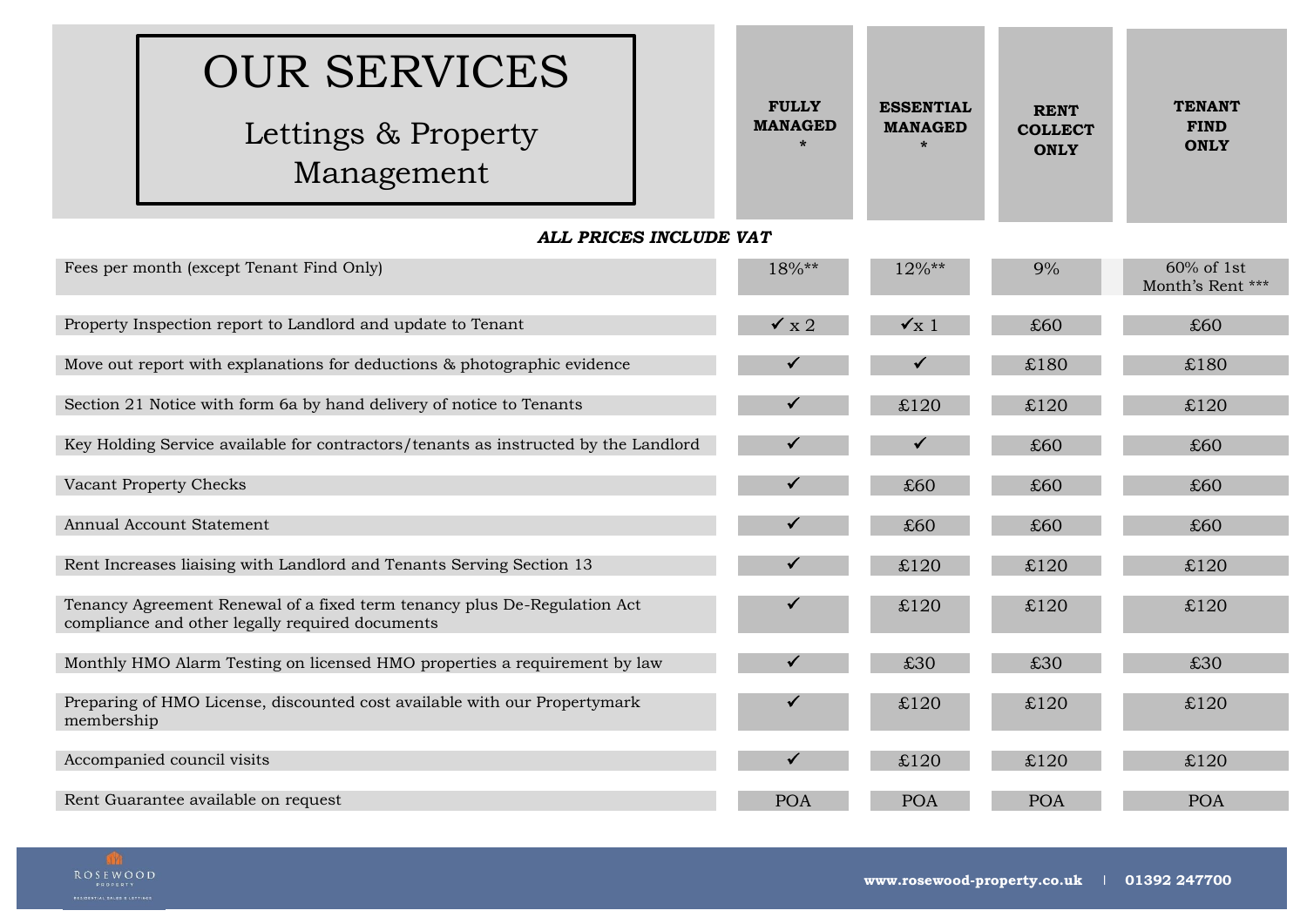|                        | <b>OUR SERVICES</b>                                                                                                   |                                |                                               |                                              |                                             |
|------------------------|-----------------------------------------------------------------------------------------------------------------------|--------------------------------|-----------------------------------------------|----------------------------------------------|---------------------------------------------|
|                        | Lettings & Property<br>Management                                                                                     | <b>FULLY</b><br><b>MANAGED</b> | <b>ESSENTIAL</b><br><b>MANAGED</b><br>$\star$ | <b>RENT</b><br><b>COLLECT</b><br><b>ONLY</b> | <b>TENANT</b><br><b>FIND</b><br><b>ONLY</b> |
| ALL PRICES INCLUDE VAT |                                                                                                                       |                                |                                               |                                              |                                             |
|                        | Fees per month (except Tenant Find Only)                                                                              | 18%**                          | 12%**                                         | 9%                                           | $60\%$ of 1st<br>Month's Rent ***1          |
|                        | Purchasing of items Inc. Delivery to property $\pounds$ per item                                                      | £24                            | £24                                           | £24                                          | £24                                         |
|                        | Fire Risk Assessment                                                                                                  | <b>POA</b>                     | <b>POA</b>                                    | <b>POA</b>                                   | <b>POA</b>                                  |
|                        | Project managed works over £1,000 = 7% of value of work                                                               | N/A                            | N/A                                           | N/A                                          | N/A                                         |
|                        | Energy Performance Certificate produced with property floor plan                                                      | £118.80                        | £118.80                                       | £118.80                                      | £118.80                                     |
|                        | Hourly Rate for additional requests by Landlords outside services included or agreed                                  | £75                            | £75                                           | £75                                          | £75                                         |
|                        | Cancellation Fee - If you withdraw your property after references have been applied<br>for on any prospective tenants | £600                           | £600                                          | £600                                         | £600                                        |

### **KEY NOTES:**

- \* Management MUST include our own Contractors/Tradespeople
- \*\* Fees apply for a minimum of 1 year managed
- \*\*\* Minimum £500 fee applies